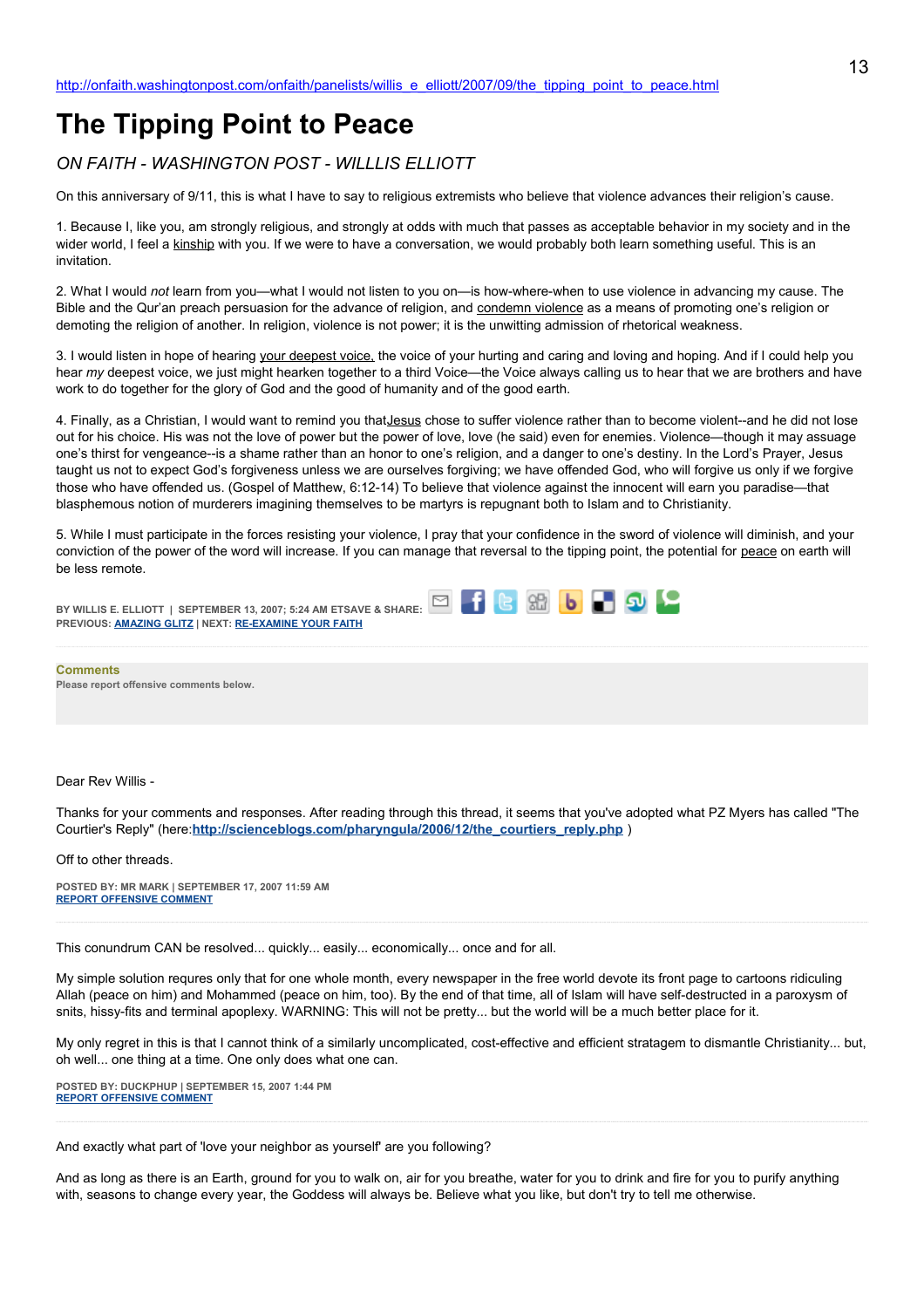Thank you for your witness, which I printed & will read parts of (without "Priver"!) in teaching at church tomorrow.

PLEASE don't. My point in having this discussion is not to have it held up as some sort of example as 'see what this person is missing'. My purpose "is for my self education and to try to correct misunderstandings about who we are and what we do and where we're coming from. I am NOT giving consent to this, and am very angry that you would even consider this. I am aware that this is a public forum, but NOT one that I have never given permission to be shared with a congregation of which I am not a part. It is an insult, and I ask you to stop. I do not represent all Pagans. I represent only myself, and do NOT endorse anything being put out in such a fashion. I only got into this discussion as a way to learn ways to try to work together to accomplish real things, only to be told what I 'believe'.

I actually think Chrisitianity could be about so much more than spreading the "good" news. Like working to make things better for people with less than you.

"If you believed that some world-transforming, humanity-delivering Good News had been given to you to share, would you refuse to share it?"

Yes, especially if the people on the receiving end are not interested. If someone wants to ask me what I learn, that's different. And that's what people in this country are objecting to.

"Your Goddess is so placid! Look at the pre-Bible (or present-day Hindu) goddesses; not a pretty sight."

This appears to be a contradiction in terms. Which is it, placid or not?

"Your say "I don't hate the Bible" & then refer approvingly to "Harris/Dawkins/Hitchens"—world-class Bible haters who remind me of grumps who are happy only when they come upon something to complain about."

I admire them for the guts to stand up and say that they don't fall in with the majority of the country. They see what 'faithiness' has brought in terms of the conflicts we are in today and are presenting an alternative point of view, which should not be put down as 'grumpy old men'. They deserve to be listened to. I never said I agreed with everything they said, or even in the polemic manner in which they addressed them. Sometimes the way to get people's attention, especially these days is to shout back. It's not right but it's what the effect of being preached to for years has wrought. In that, I can't blame them. When you cannot actually provide a good argument for something, you resort to name calling. Infantile.

"One of my earned doctorates is from a school whose first five presidents were professional Bible-teachers, & that school's faculty has earned more Nobel Prizes than the faculty of any other school."

That has nothing to do with the Bible and to do with the good works (hopefully) of those people you mentioned. And why parade your degree around? Again, you speak to incredible ego.

"The truth is that you hate the Bible but are unaware of your hatred."

I don't know if I hate something? That's certainly news to me. How arrogant to think you can tell someone what they 'SHOULD' think, experience or feel. My point in mentioning what I have so far (and you have absolutely no knowledge of what my experiences have been, since I keep them to myself) is to show that there is a lot of commonality in what you think i "should" feel/experience and what I "have" experienced. I just interpret it differently. I just think the Divine is bigger, and more awesome than anything that can be found in any book.

I would expect that you would get permission to use someone's words for a sermon or something. You DO NOT have my permission to use my words in a service of which I am not a part.

"I'm not trying to "make that determination" for you."

Actually, you already have. Sound and fury, signifying, nothing.

**POSTED BY: PRIVER | SEPTEMBER 15, 2007 12:43 PM [REPORT OFFENSIVE COMMENT](mailto:blogs@washingtonpost.com?subject=On%20Faith%20Panelists%20Blog%20%20%7C%20%20Priver%20%20%7C%20%20The%20Tipping%20Point%20to%20Peace%20%20%7C%20%201385944&body=%0D%0D%0D%0D%0D================%0D?__mode=view%26_type=comment%26id=1385944%26blog_id=618)**

MR MARK: Thank you for saying why you've been talking about Jesus' one act of violence: you think I said he was absolutely non-violent! That is so obviously false that you must have misread me. "Violence" intends destruction: Jesus' act was prophetic (particularly Isaianic) demonstation—as evidenced by the fact that it was a solo act: he didn't involve his disciples, as would have been natural had he intended destruction. Indeed, Jesus act was so far from the usual meaning of "violent" that its questionable whether it should be put in the semantic domain of "violence."

PRIVER: Thank you for your witness, which I printed & will read parts of (without "Priver"!) in teaching at church tomorrow. / No, I didn't tell you what I "'think' you experience." I have been telling you what I think you SHOULD experience, what the Goddess has blinded you from seeing and experiencing. (You object to my use of mythological language & in the same post you yourself use it—freeing me to continue to use it.) This blindness appear in your asking "why the need" for me to witness to you what I believe. If you believed that some worldtransforming, humanity-delivering Good News had been given to you to share, would you refuse to share it? I believe that God, Creator of the universe, loves humanity & in the Lord Jesus Christ has come to us & made provision for our deliverance from sin & death. That's the Bible, & the Christian gospel, in one sentence. INSIDE the Bible & the Church, that makes the best sense in & beyond the world; OUTSIDE (i.e., to outsiders to Bible & Church), its the worst nonsense—contagious disease, poison, vice, white noise. / Of course "pre-Bible" mythology "cannot be overlooked." I look at it, & thank God it's been transcended. Have YOU really looked at it? Your Goddess is so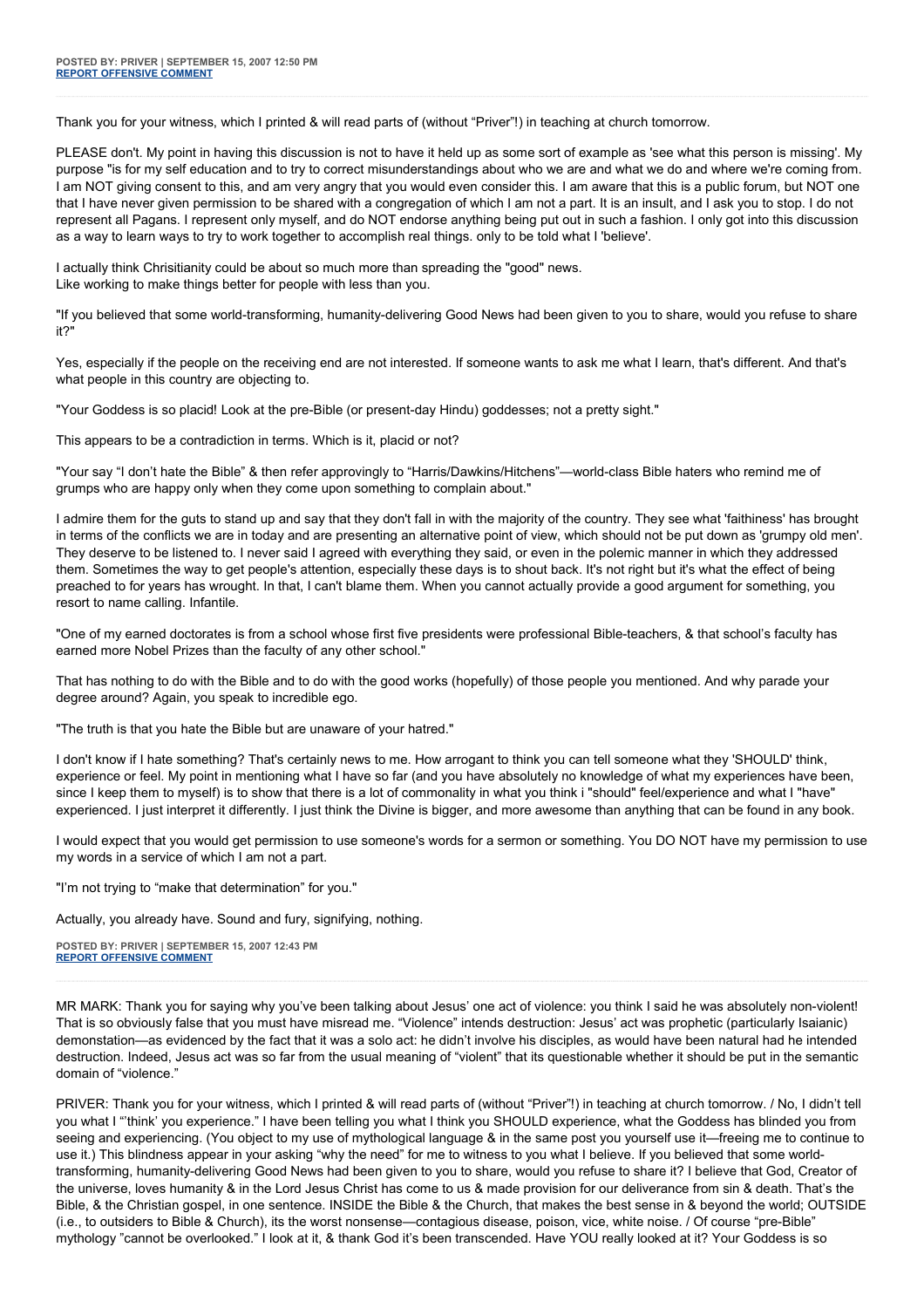placid! Look at the pre-Bible (or present-day Hindu) goddesses; not a pretty sight. / You say the "'historical battle' is only spoken of by those who believe in the bible": 9/11 is the historical battle come crashing down on America, & this horror was not committed by Biblebelievers. / Your say "I don't hate the Bible" & then refer approvingly to "Harris/Dawkins/Hitchens"—world-class Bible haters who remind me of grumps who are happy only when they come upon something to complain about. The truth is that you hate the Bible but are unaware of your hatred. The Bible is grounded in history from Genesis 12 onward, yet you claim its no more historical than Aesop. The Bible preaches love & freedom, yet you see its deity as "limit[ing] the Divine to an angry, jealous Deity who would rather kill his own 'child' than make a difference" in peoples' lives: I cannot imagine a more hateful, vicious attack on God. The reverse of the truth! One of my earned doctorates is from a school whose first five presidents were professional Bible-teachers, & that school's faculty has earned more Nobel Prizes than the faculty of any other school. The Bible is for freedom! "The truth shall make you free" is carved in stone at the entrance of the divinity school of that school, the University of Chicago. Your ignorance of the Bible is shockingly deep. I suggest you try reading a little each day & not getting hung up when you come across something to complain about: keep reading for the parts you can sing about in your longing (try Psalm 84; then the Gospels). / You ask why I need to witness to you? It is what you accuse me of believing, viz. that "I know what God wants." From you disbelief in God's existence ("God" meaning deity as revealed in & through the Bible), you conclude that my witness to you is an ego-trip, "an ego claim." My claim is that my ego is captive to Christ, whose servant I am in witnessing to the Good News that God not only is but speaks (beginning with Genesis 1.3), calls (again, Genesis 12), & is present with those who open to him (the last sentence of the Gospel of Matthew; the sentence before that says God's "name" is Father, Son, & Holy Spirit). / As for threatening people "with fire," that is apocalyptic language for the truth that human beings who are confronted by truth & turn away are wandering off into error, unreality, loss of the peace & joy & communion & community God offers--& the loss is as time-long as the turning away lasts: the (metaphorical-apocalyptic) fire burns, & what is burned up is unrecoverable (or, in the shorthand of apocalyptic, hell is eternal, the loss is everlasting). So the Bible preaches to us not only the Good News of God's loving offer of forgiveness in Christ but also the bad news of hell: two reasons why I "need" to witness this to you (& you need to hear God's word through the Bible's words). Of course you are correct that it's "up to the individual to decide whether or not they are 'separated from God'." I'm not trying to "make that determination" for you. But I must tell you that your attachment to your (nonexistent) Goddess is—in Biblical light—a delusional impediment to your becoming attached to the One who says "I am the Way, the Truth, and the Life" (Gospel of John 14.6).

TERRA GAZELLE: You ask "how can anyone" believe in the Biblical God? I hope you read what I've written to Privet (immediately above). I'm pleased to see that you're myth-knowledgeable, & thank you for trying to inform me (though I taught mythology, & you did not add to my information). As for anger, did you not feel your anger in writing bitterly about Biblical monotheism, that the Bible's Yahweh is "just one of several Canaanite deities"?

MR MARK: On hell, please read what I said to Priver (above). Jesus' use of hell was not innovative; he was using common apocalyptic speech. / On OT/NT, you do not understand the Christian doctrine of Scripture (e.g., our teaching that what is implicit in the Old is explicit in the New). Of course the Hebrew Scriptures are Jewish! Otherwise, I wouldn't have taught them in Hebrew (including to rabbis)! And the Bible flows forward: logic cannot demand that the Jews accept any Christian literature.

**POSTED BY: WILLIS E. ELLIOTT, PANELIST | SEPTEMBER 15, 2007 8:18 AM [REPORT OFFENSIVE COMMENT](mailto:blogs@washingtonpost.com?subject=On%20Faith%20Panelists%20Blog%20%20%7C%20%20Willis%20E.%20Elliott,%20panelist%20%20%7C%20%20The%20Tipping%20Point%20to%20Peace%20%20%7C%20%201385189&body=%0D%0D%0D%0D%0D================%0D?__mode=view%26_type=comment%26id=1385189%26blog_id=618)**

#### Rev Willis writes:

"Nothing in the NT comes close to the OT story of God's drowning everybody except his favorite family (Genesis 7)."

In sheer numbers of deaths, no. But the point that Hitchens is making is that those OT deaths didn't involve eternal suffering in some afterlife. As Hitchens says, it took Jesus to bring that particularly repugnant idea to the party. If we believe Jesus, the horror of the multiple deaths in the OT is compounded because all of those people are also now suffering in hell for eternity, while pre-Jesus, their deaths meant only extermination from this world and no afterlife. What's better, no afterlife at all, or an afterlife of eternal suffering?

"Your notion that Old Testament passages "apply only to Israel and the Jews" is a misunderstanding of the Bible. If it were true, the Christian Bible would consist only of the New Testament."

Bad logic. Let me put it this way - for it NOT to be true, the Jews would need to embrace the NT along with the OT. As the Jews do not embrace the NT, they need not believe that the passage you cited in Daniel applies to anyone but them, because without the NT, there is no mission to or inclusion of the gentiles in the Yahweh-based faith. In fact, the mission to the gentiles is a Pauline doctrine, not a doctrine of Christ.

**POSTED BY: MR MARK | SEPTEMBER 14, 2007 2:00 PM [REPORT OFFENSIVE COMMENT](mailto:blogs@washingtonpost.com?subject=On%20Faith%20Panelists%20Blog%20%20%7C%20%20Mr%20Mark%20%20%7C%20%20The%20Tipping%20Point%20to%20Peace%20%20%7C%20%201382261&body=%0D%0D%0D%0D%0D================%0D?__mode=view%26_type=comment%26id=1382261%26blog_id=618)**

A world banking system was being set up here... a superstate controlled by international bankers, acting together to enslave the world for their own pleasure. The Fed has usurped the government. --Louis McFadden

--------------------------------------------------------------------------------

There is something behind the throne greater then the King himself. --Sir William Pitt, House of Lords 1770

--------------------------------------------------------------------------------

The world is governed by very different personages from what is imagined by those who are not behind the scenes. --Benjamin Dislaeli, English Statesman 1844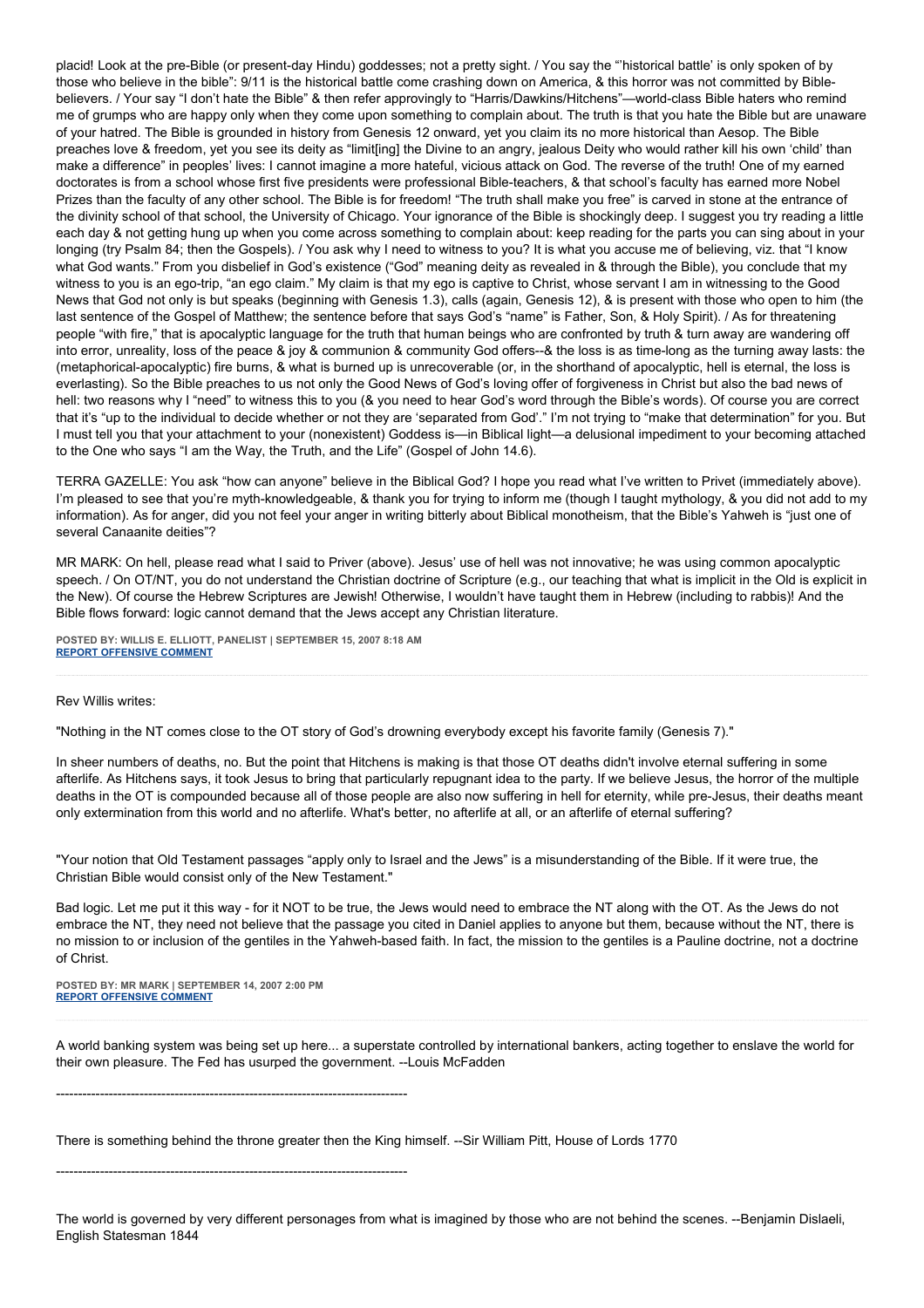--------------------------------------------------------------------------------

The real truth of the matter is that a financial element in the large centers has owned the government since the days of Andrew Jackson. --Franklin D. Roosevelt, U.S. President 1933

--------------------------------------------------------------------------------

Our great industrial nation is controlled by its system of credit. Our system of credit is privately concentrated. The growth of the nation, therefore, and all our activities are in the hands of a few men. Who necessarily, by the very reason of their own limitations, chill and check and destroy genuine economic freedom. --Woodrow Wilson

**POSTED BY: PEACETROLL | SEPTEMBER 14, 2007 6:37 AM [REPORT OFFENSIVE COMMENT](mailto:blogs@washingtonpost.com?subject=On%20Faith%20Panelists%20Blog%20%20%7C%20%20Peacetroll%20%20%7C%20%20The%20Tipping%20Point%20to%20Peace%20%20%7C%20%201381256&body=%0D%0D%0D%0D%0D================%0D?__mode=view%26_type=comment%26id=1381256%26blog_id=618)**

Rev. Elliot,

You insist that there is a battle going on between God and Goddess because of what man does in their name. You use a fight over power between two factions as proof that your God of anger and hate, did not like Baal and Asherah(Astarte). And we do know that Jezebel was murdered by those who followed that old testiment god.

Praise Qadashu, Lady of of the Stars of Heaven, Mistress of All the Gods, May She grant life, welfare, prosperity, and health. Mayest thou grant that I behold thy beauty daily.

Have you read The Malleus Maleficarum ? Do you believe in what it says? This was the truth of what was done to human beings by the church, because of what your book said and some power hungry, ego driven men that had a fear of women. So should we be defined by Sprenger and Kramer? Should we be defined by you who have about the same amount of ignorance...the only difference is we have laws where you can not strike the match.

You seem to think that we do not believe in the Christian god..we do not believe in the angry, jealous god of hell and brimstone...what I don't understand is how can anyone?

You do not understand myth. Do you know about the Descent of the Goddess? A myth that is 6000 years old...and only one of many of the same myth from all cultures and times. Your Jesus' descent can be counted among another of the same myth.

Mithra born of a virgin in a cave on the Winter Solstice...Apollo called Christus. Odin hung on a tree in sacrifice to knowledge. My God sacrifices himself for his people...Eostre comes yearly bringing renewal.

You think your mythologies are so unique? Your God is real but all other's false?

Goddess is. She is all there is... you see your god as a being seperate from all else. You put him in a box and he is given your reflection. Are you an angry person...are you jealous? Do you get off on thinking your god is real and all the folks that revere other gods...Gods that the first humans called out to... what makes you think that your god is not just another mountain god? Why not just another fire god?Just another God of the desert? Yahweh just one of several Cannanite dieties. Just one more Baal...How about El?

Are you so sure that your god is not created with the ingredients of ancient Cannanite gods?

terra

**POSTED BY: TERRA GAZELLE | SEPTEMBER 14, 2007 1:50 AM [REPORT OFFENSIVE COMMENT](mailto:blogs@washingtonpost.com?subject=On%20Faith%20Panelists%20Blog%20%20%7C%20%20Terra%20Gazelle%20%20%7C%20%20The%20Tipping%20Point%20to%20Peace%20%20%7C%20%201380582&body=%0D%0D%0D%0D%0D================%0D?__mode=view%26_type=comment%26id=1380582%26blog_id=618)**

In my view, it's actually quite easy. This planet, in all her bounty, plants, animals, elements, us, exist. Therefore, Goddess is.

See, the thing about the bible is.. Pagans don't follow it. It's a book I don't use. And yes, I have read it. Therefore, the so called 'historical battle' that you enjoy referring to is only spoken of by those who believe in the bible. As was said on another thread, 'not my book, not my problem'.

We look at the mythologies that existed pre-Bible, that at some point have probably migrated to the area, evolved and coalesced into those pages. The similarities of the biblical to the stories of old are really striking, and cannot be overlooked.

Oh, and keep in mind- I don't hate the Bible either. I just don't follow it or think there's any more historical record in it then there is in.. say, Aesop. Some good ideas, in both, but ultimately lacking in the words for what limits the Divine to an angry, jealous Deity who would rather kill his own 'child' than to actually make a difference in the lives of those whom he wants to adore him. I actually think it's disrespectful to what that God could be about to limit him in such a manner.

Besides, why wouldn't it be up to the individual to decide whether or not they're 'separated from God?' What gives you the right to make that determination for someone that you do not know? As Goddess for me is everywhere, I am never ever separated from her. I touch anything in this world, I feel her presence. It bothers me to hear someone who doesn't know anything about me tell me what they 'think' I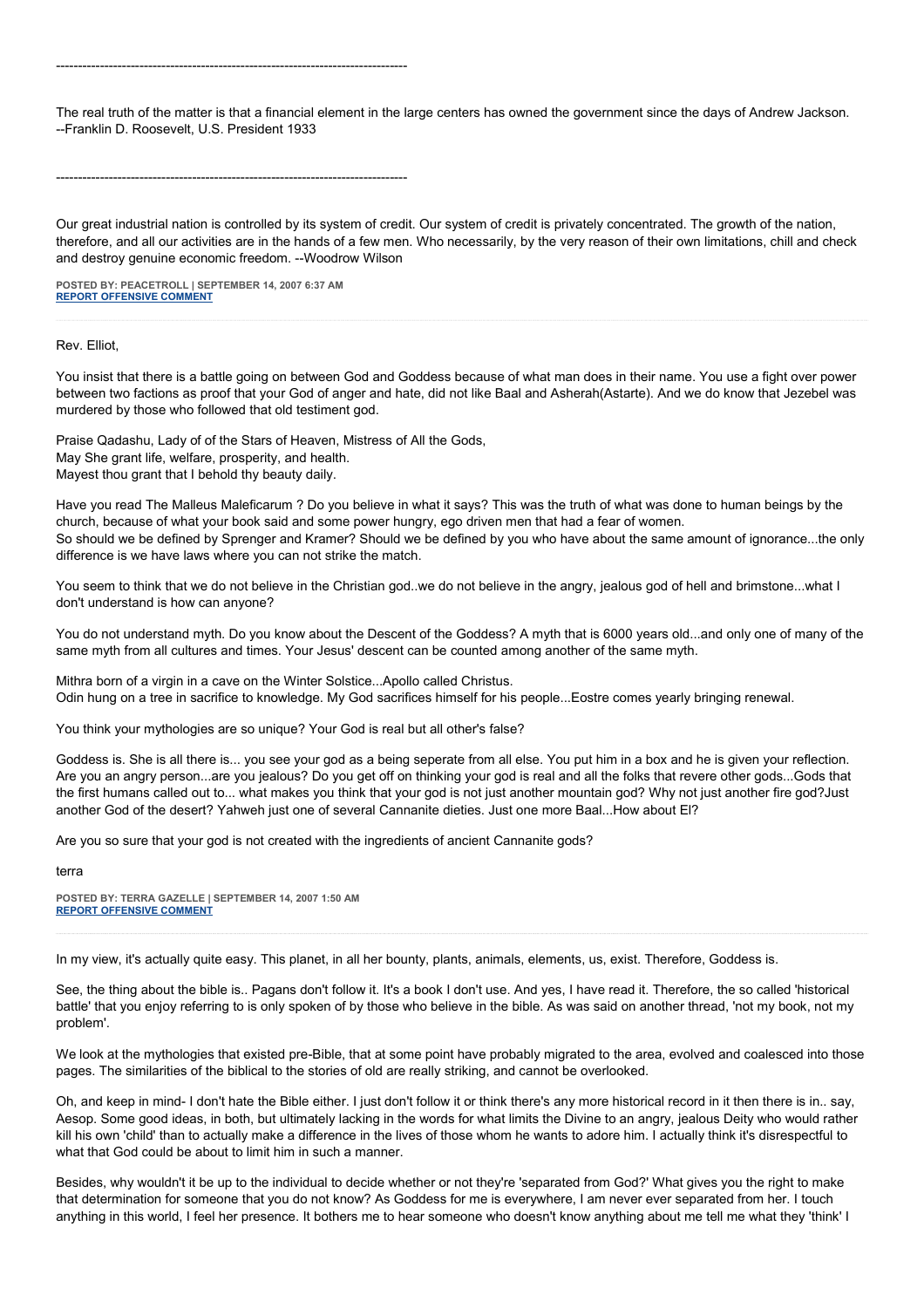experience. What I have wondered though, is why the need to do this? Especially about something as personal as one's belief or non belief in the Divine?

I think this is especially important because I think this is what Harris/Dawkins/Hitchens et al are protesting. The insistence that 'God' knows best and "I" am going to tell them what they are to feel or think or believe. Because "I" know what "God" wants. And if they don't agree, "I'm" going to threaten them with fire. Or maybe not just threaten. Maybe it won't just be verbal this time.

Your choice of the language that you use reflects upon your insistence on division, whatever your intentions may be. Why wouldn't I read it as an ego claim? Why not just say what you mean? Your three "levels" that you claim to write in/on seem to simply be there to obfuscate to the point of division, and then you wonder why you feel misunderstood? As a 'teacher' you should know better than that. And your students have a right to expect better from you.. as do your readers.

Believe it or not, there is common ground. It's about what you DO.

## Namaste.

**POSTED BY: PRIVER | SEPTEMBER 13, 2007 7:22 PM [REPORT OFFENSIVE COMMENT](mailto:blogs@washingtonpost.com?subject=On%20Faith%20Panelists%20Blog%20%20%7C%20%20Priver%20%20%7C%20%20The%20Tipping%20Point%20to%20Peace%20%20%7C%20%201379816&body=%0D%0D%0D%0D%0D================%0D?__mode=view%26_type=comment%26id=1379816%26blog_id=618)**

Jesus ran some cattle, doves and dishonorable people out of God's house. This whole event was simply all about honoring his Father and fulfilling prophecy. Of course, for those who are against, it is a stumbling block. But as for me I say, "What son would not run the scum bags out of his father's house?" They are all very lucky to not have been vaporized. Nobody got hurt but God was honored in his Holy house and there is a ritual cleaning prior to His own offering. This had to happen to prepare the way for His sacrifice. It is also a prophesy for the future as the temple mount will once again cleansed when the Lord returns.

**POSTED BY: TIM | SEPTEMBER 13, 2007 7:06 PM [REPORT OFFENSIVE COMMENT](mailto:blogs@washingtonpost.com?subject=On%20Faith%20Panelists%20Blog%20%20%7C%20%20Tim%20%20%7C%20%20The%20Tipping%20Point%20to%20Peace%20%20%7C%20%201379783&body=%0D%0D%0D%0D%0D================%0D?__mode=view%26_type=comment%26id=1379783%26blog_id=618)**

## Dear Rev Willis -

Yes, John puts the violence at the beginning of Jesus' ministry, but Matthew places it squarely in Holy Week, at the end of his ministry. While we can thank John for putting a whip in Jesus' hands for this violent act (doesn't happen in Matthew), I'd have to ask you why it makes any difference when the act happened unless you are using John to refute my idea that Jesus was saying "Bring 'em on" to the religious leaders to hasten his demise. The question was whether or not Jesus ever performed an act of violence, You said no, the Bible says yes.

I know that the Bible can't agree on when these events happened (what's new?), but I think we can both agree that placing the act in Holy Week certainly adds drama to the proceedings of the week that can't be matched in an act that transpired 3 years earlier when Jesus was living a fairly tranquil "endless summer" kind of existence.

If I was the minister rather than you, I'd go with Matthew getting the timing right for the simple fact that John isn't a synoptic Gospel while Mark, Matthew and Luke are.

The rest of your comments are interpretive, and I grant you your own interpretation. Let's not forget that this discussion started when you averred that Jesus never performed a violent act in his life. That now debunked, it seems that you are trying to put the best spin on it. That's your right, but it's pretty apparent that you're spinning.

**POSTED BY: MR MARK | SEPTEMBER 13, 2007 4:51 PM [REPORT OFFENSIVE COMMENT](mailto:blogs@washingtonpost.com?subject=On%20Faith%20Panelists%20Blog%20%20%7C%20%20Mr%20Mark%20%20%7C%20%20The%20Tipping%20Point%20to%20Peace%20%20%7C%20%201379479&body=%0D%0D%0D%0D%0D================%0D?__mode=view%26_type=comment%26id=1379479%26blog_id=618)**

Be assured, all commenters on my columns, that I read carefully everything you write; & be aware that I cannot comment on all your comments; & be accepting of the fact that sometimes it will seem to you that I have not read what you have written.

PRIVER: I have stated my awareness of "the old" POLYTHEISTIC paganism of divine couples, but you have not given me any evidence that you are aware of the historical MONOTHEISTIC mutual antagonism of God and the Goddess. For a 9th-century BC/BCE instance, read the standoff between Elijah (the prophet representing Israel's deity, YHWH [Yahweh], "God") and Jezebel's priests, whom she brought with her into Israel to replace Israel's God with the God+Goddess of Tyre: First Kings 18:17-19:10. / I have no "vested interest in keeping people apart." I do have a vested interest in helping people who are apart from God to realize that they are apart from God and that this apartness is serious & unnecessary. Of course this witness is divisive! Jezebel tried to kill Elijah for it, and Jesus was killed for it. As for mutual non-existence of the competing deities, it's a plain fact that I believe the Goddess does not exist, and another plain fact is that Pagans believe that God (the Bible's God, the One-and-Only God, Creator and Redeemer) does not exist. / Of course some writers are "more powerful" than I! My purpose in describing my style and its provenance was in hope of being better understood; I was shocked at your reading into it an ego-claim. I've never imagined that I am a good writer.

MR. MARK: Your take on Jesus' "cleansing the temple" is that it was a dramatic suicide to advance his cause; that's one take: I gave another. You seem unaware that this single violent act of Jesus occurs, in one Gospel, not at the end but at the beginning of his ministry (Gospel of John, chapter 2).

Further, by his quotation from a prophet to explain his action, he made clear that he was not substituting force for persuasion but was executing a limited demonstration against the commercialization of worship. / You cannot rightly confine "apocalyptic" to the Bible. It's a literary genre requiring, for its understanding, a knowledge of its literature in and outside of the Bible. In the Bible, it begins with Daniel (12:2). One feature of apocalyptic is "intensification by infinite extension": consequences of good/bad behavior are "everlasting" or "eternal"—examples, hell as "suffering" or "shame and contempt." As for your allegation that God encouraged slaughter of enemies,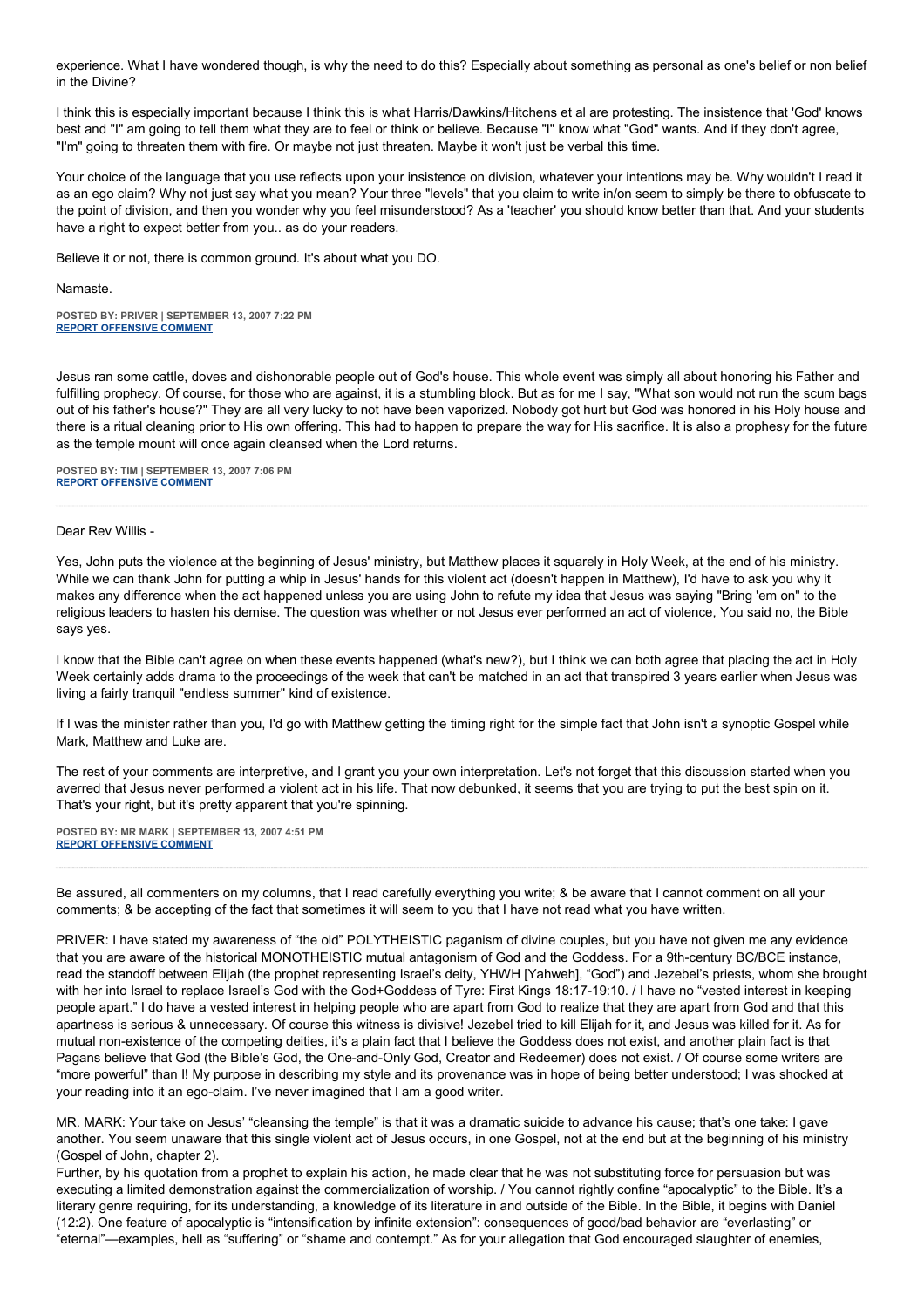apparently you did not read (above, immediately before Priver's comment) my lecture on Joshua. / Christopher Hitchin's chapter "How the NT Exceeds the Evil of the OT" is an instance of his cheap, attention-grabing excess. Nothing in the NT comes close to the OT story of God's drowning everybody except his favorite family (Genesis 7). / Your notion that Old Testament passages "apply only to Israel and the Jews" is a misunderstanding of the Bible. If it were true, the Christian Bible would consist only of the New Testament. / Your afterlife comments range within the sphere of the Bible's rich range, but do not speak to my column on this week's question

**POSTED BY: WILLIS E. ELLIOTT, PANELIST | SEPTEMBER 13, 2007 4:16 PM [REPORT OFFENSIVE COMMENT](mailto:blogs@washingtonpost.com?subject=On%20Faith%20Panelists%20Blog%20%20%7C%20%20Willis%20E.%20Elliott,%20panelist%20%20%7C%20%20The%20Tipping%20Point%20to%20Peace%20%20%7C%20%201379398&body=%0D%0D%0D%0D%0D================%0D?__mode=view%26_type=comment%26id=1379398%26blog_id=618)**

Violence is the "unwitting admission of rhetorical weakness." So is repression.

Islam is an obsolete system for governing. Those who try to force Islam on us unwittingly know this as secular, capitalistic, democracies are a clearly superior choice, unless you just happen to have a lot of oil. Oil is the economic equalized and without this, Islam would be confined and contained as it was until oil was exploited in the 1950's. Now oil money funds the expansion of Islam and the activities of the terrorists.

Let's acknowledge the legacy of the great prophet: government and religion as one with religion having he upper hand; death penalties for apostasy; the horrific penalties against women for imagined crimes against family and husband; the Muslim concept of jizyah, dhimmitude, and other quaint realities which are seldom talked about; the mutilations for minor law infractions; and the murders condoned and ordered by clerics over cartoons. This is a system that needs to be put into the grave of history. It really angers these guys to have to admit that they have an inferior / obsolete culture and way of governing; hence, they will defend it to the death rather than modernize and admit the Quran, the Shariah and the Hadith are flawed.

The violence is just an expression of their anger over rhetorical weakness and has little to do with anything else. As they claim Allah as the most high and Islam superior they look around and see that it is really an inflexible system meant for the middle ages and does not pass the test of time. I guess I'd be bent out of shape, too.

**POSTED BY: TIM | SEPTEMBER 13, 2007 1:14 PM [REPORT OFFENSIVE COMMENT](mailto:blogs@washingtonpost.com?subject=On%20Faith%20Panelists%20Blog%20%20%7C%20%20Tim%20%20%7C%20%20The%20Tipping%20Point%20to%20Peace%20%20%7C%20%201378927&body=%0D%0D%0D%0D%0D================%0D?__mode=view%26_type=comment%26id=1378927%26blog_id=618)**

Rev Willis -

One further point: when you cite passage from the OT, surely you realize that these passages apply only to Israel and the Jews, not the gentiles? These are "First Covenant" passages. When Daniel refers to the "many of them that sleep in the dust of the earth," he is referring to the Jews and nobody else. The OT holds no afterlife for anybody except the Jews, so, Apocalyptic or not, hell holds no fear for those who are not Jews.

Still, it bears repeating that both Judaism and Xianity extol the belief that the dead remain dead and in their graves until "the last trumpet." Xians attending funerals today who state that "Little Johnny is in heaven now with his Lord" don't know their Bible. If Little Johnny is a Xian, he's moldering in his grave until that last trumpet sounds, and who knows when that will be? Friday, if we're lucky.

This Biblical concept gives added weight to Jesus' words on the cross when he told the criminal hanging next to him, "TODAY you will be with me in Paradise" (though one wonders whether or not the thief took that 3-day detour into hell with Jesus or went straight to heaven without passing "GO" and without collecting the \$200). Here, Jesus spares the criminal from any time at all moldering in an unmarked grave. His soul is being sent straight to heaven, just as Elijah got whisked up in that holy chariot. Without the concept of believers moldering in their graves, the special dispensation given to the thief on the cross is no big deal, is it?

Then again, if one reads Einstein, one can believe that time is fluid, and that at the moment of one's death one is immediately whisked forward (or backwards or sideways??) in time to the moment of that last trumpet sounding, and that any time spent grave mouldering may be a matter of milliseconds rather than millenia.

But that's Einstein, not the Bible.

Back at ya.

**POSTED BY: MR MARK | SEPTEMBER 12, 2007 3:55 PM [REPORT OFFENSIVE COMMENT](mailto:blogs@washingtonpost.com?subject=On%20Faith%20Panelists%20Blog%20%20%7C%20%20Mr%20Mark%20%20%7C%20%20The%20Tipping%20Point%20to%20Peace%20%20%7C%20%201376174&body=%0D%0D%0D%0D%0D================%0D?__mode=view%26_type=comment%26id=1376174%26blog_id=618)**

Rev Willis -

Thanks you for responding to my post and for admitting that contrary to what you wrote, Jesus did, in fact, resort to violence on occasion.

The rest of your comments on this fact are your opinion/interpretation and don't change the basic fact that Jesus \*did\* resort to violence. Indeed, I could easily posit that Jesus' violent acts in the temple were committed to ENSURE "advantage for his movement" by further vexing the religious leaders and ensuring (or at the least, encouraging) his eventual crucifixion at their hands.

Wouldn't you admit that Jesus' violence in the temple was at least a gauntlet thrown down to 1) fulfill prophecy, and 2) to encourage his arrest and execution? After all, if Jesus wanted to avoid crucifixion, he could have avoided Jerusalem. Once in Jerusalem, he could have kept a low profile. Let's not forget that Jesus violent acts in the Temple came AFTER he rode into Jerusalem on a colt, knowing full well that he was entering Jerusalem to die. Seems to me he was rather loading the gun.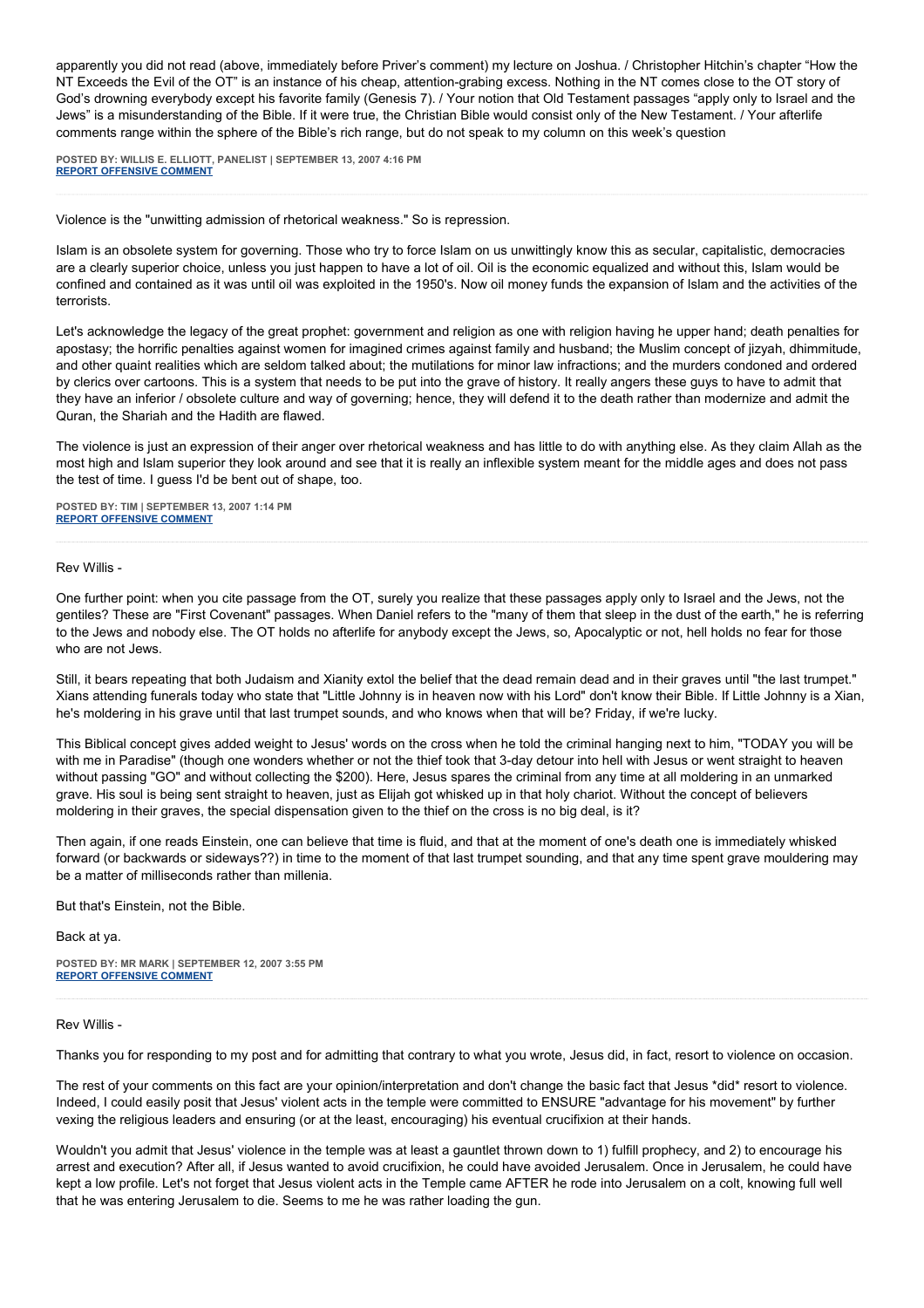You speak of the "Apocalyptic" in response to my statement that "a hell of eternal suffering was not in the Bible before Jesus floated the idea." You'll notice that I qualified that with,"in the Bible." You cite Daniel 12:2 as an example, yet you fail to quote the verse, which in the KJV reads: "And many of them that sleep in the dust of the earth shall awake, some to everlasting life, and some to shame and everlasting contempt."

If you're saying that "shame & contempt" are the equivalent of a "hell of eternal suffering," then have at it. My point, if I might clarify, was that when the OT god went about his business of having Israel slaughter his opponents (including the women and children whenever possible), he did NOT say that said opponents would be consigned to eternal hell fire. No, their existence (on Earth AND in some afterlife) simply ended, god was glorified, Bob's your uncle and we're off to carry out god's next massacre.

But I'm not the best advocate to argue this point. I direct you to Chapter 8 in Christopher Hitchens latest book, God Is Not Great, to read "How The NT Exceeds the Evil of the OT" for a well- and cogently argued exposition on the subject.

But on the subject of the "Apocalypic," I would ask you this: outside of the Book of Revelation, how much of the Bible falls into this category, and how do any of the Apocalypic books that were NOT INCLUDED in the Bible have any bearing at all on the discussion at hand (seeing as how I modified my original statement with the words, "in the Bible"?).

Thanks again for your response. I wish more columnists felt the urge or obligation to do so.

**POSTED BY: MR MARK | SEPTEMBER 12, 2007 3:06 PM [REPORT OFFENSIVE COMMENT](mailto:blogs@washingtonpost.com?subject=On%20Faith%20Panelists%20Blog%20%20%7C%20%20Mr%20Mark%20%20%7C%20%20The%20Tipping%20Point%20to%20Peace%20%20%7C%20%201375999&body=%0D%0D%0D%0D%0D================%0D?__mode=view%26_type=comment%26id=1375999%26blog_id=618)**

"Between Christianity & Paganism, the mythological way to put it (though you object!) is that God & the Goddess (in the metaphorical sense) hate each other to such an extent that they even deny each other's existence."

Evidently you didn't read what we were saying all along. More proof that you don't get it- so stop trying to define us.

Read some world mythology sometime. The OLD stuff. Variations of the Goddess/God marriage stories abound almost everywhere.

Your eagerness to jump automatically to the 'war/hate' metaphor says that you may have a vested interest in keeping people apart. Dividing and 'conquering', if you will. How is that supposed to foster understanding? The language you use is the basis people with your words have used to hurt us and others. Don't tell us you're words aren't violent.

And how is where you live supposed to 'generate and foster more colorful and emotionally powerful writing?' Wow. There's so much ego in that statement that it frightens me. I know people who used to live in an area that would never be thought of as 'rough and tumble' who did more to actively get people out of bad (horrifyingly bad) situations that can speak truth to everyone, as storytellers, far more powerfully than you.

**POSTED BY: PRIVER | SEPTEMBER 12, 2007 2:39 PM [REPORT OFFENSIVE COMMENT](mailto:blogs@washingtonpost.com?subject=On%20Faith%20Panelists%20Blog%20%20%7C%20%20PriveR%20%20%7C%20%20The%20Tipping%20Point%20to%20Peace%20%20%7C%20%201375932&body=%0D%0D%0D%0D%0D================%0D?__mode=view%26_type=comment%26id=1375932%26blog_id=618)**

## NORRIE HOYT:

No difference between legal & Biblical hermeneutics on your point: When the plain sense makes good sense, seek no other sense. But if you read the below (a lecture I'm soon to give, chiefly on God's violence in the military reading of Joshua), it may help you to see that the plain sense sometimes doesn't make good sense! Scholars see three legitimate & illuminating readings of the Israel-origins stories: military, immigration, & social-revolutionary.

Grace and peace-- Willis Elliott

JOSHUA as a people-flow story Willis E. Elllott / First Bap.Ch., Kearney NE / 9.16.07

A The Bible is sacred literature which, when opened in anticipation of encountering the Holy One, becomes "The Holy Bible." In a deathcamp barracks, the Jews considered the essence of the Word (as on a thrown-out sheet of the Talmud—a sheet that had been a sandwich-wrapper) superior to their own existence. The canonical principle is that the whole of the biblical canon (all the items that passed the "measure" for inclusion as Scripture) is capable of transmitting revelation-inspiration, God's words-communicating with humanity.

B Underlying the canonical principle is the literary-historical principle. It is two-stage.

FIRST STAGE: God, "Maker of heaven & earth," gave some people (the basic story- tellers) silent signals to "Write that down!"—others (the redactors), to "Rewrite that!"—still others (the book-composers), to "Include only the latest layer of the story!" or "Include the layers!" We Bible-believers rejoice that the Lord has lead us to believe that this whole Bible-

production process was, as each/all scripture-texts is/are, theopnestos ("God-breathed,"

"inspired by God").

SECOND STAGE: Why? Why the Bible? Because God wants his people to remember-by-reading the stories & praises of his "mighty works," lest we forget who he is & who we are. The Holy Spirit, who hovered over the chaos in creation (Gn.1.2) & over the producers of the Bible, witnesses within us as we read the Bible (Calvin called it testimonium spiritus internum, "the Spirit's internal witness"). God wants us to read the past (especially Scripture), through which then he can guide us to live aright in the present & toward the future.

C The continuity-discontinuity principle. The Bible's continuity is that is has the same subject or theme throughout, viz. GOD (Christianly put as "Jesus Christ is the same yesterday and today and forever" [Heb.13.8 NRSV]). Throughout the Bible, the Spirit is a steady wind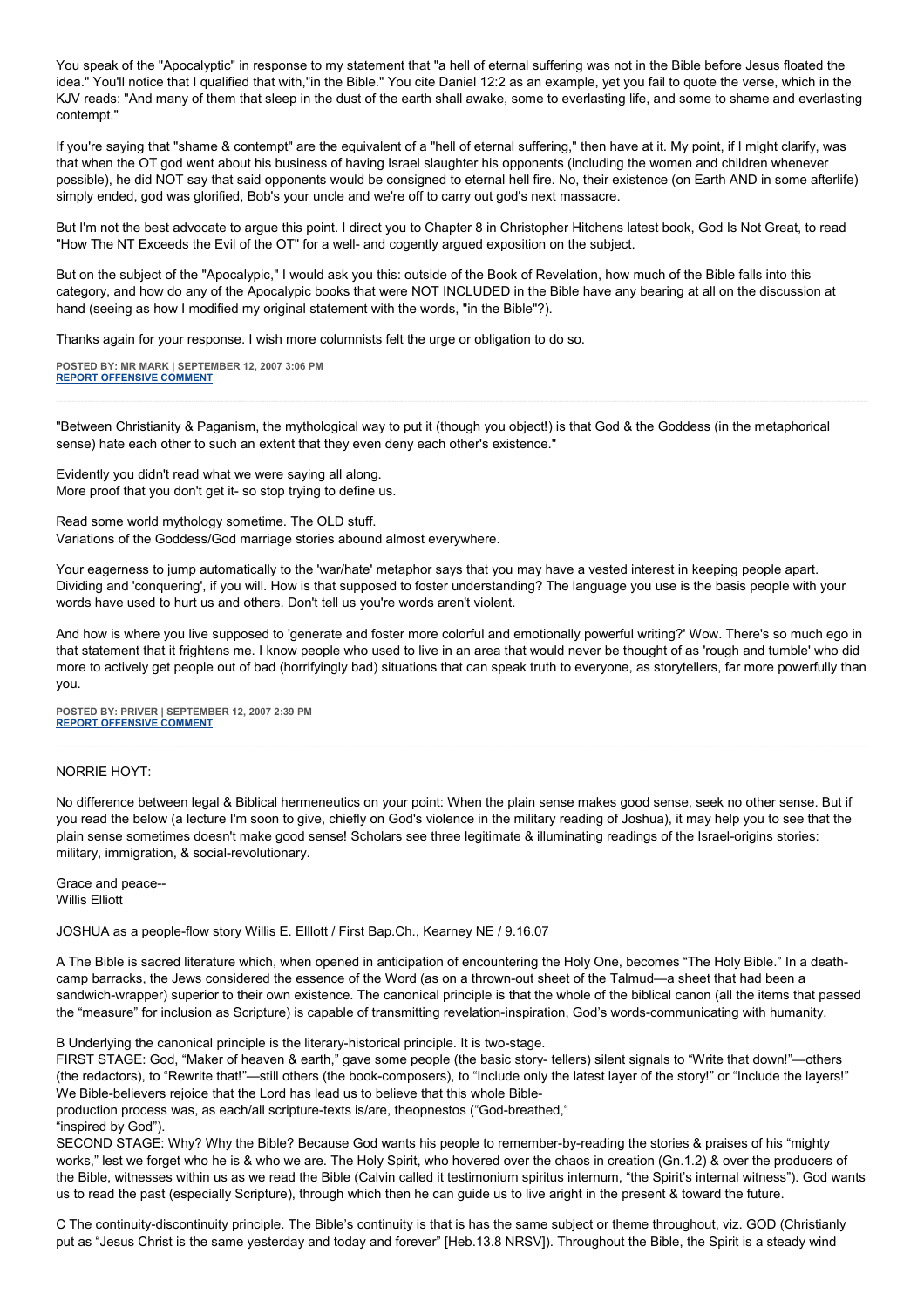(physically, "spirit" in Hebrew/Greek/English means "wind") blowing the reader toward the full-come Kingdom of God. Its discontinuities are far less important. Written over many centuries, it's an archive of progressive layers of p-tie-p (two p's tied together):

peoples/times/ideas/events/places. Even anybody's single book is not like a loaf of bread, equally nutritious in all its parts. An archive is a stack of books on the same subject but without total agreement on viewpoint: expect differences & even oppositions. In the Bible, e.g., God says don't eat pig & Jesus says it's OK—so who's right?

Well, if you understand what the Bible is (i.e., what is its literary genre), you recognize that as an ignorant question. If you say Jesus should have stuck with kosher, you're quilty of the genetic fallacy, constricting a later stage by an earlier. To orthodox Muslims, the Qur'an is literally God's word & (as a loaf of bread) equally nutritious & true in all its parts; but it's false, & a betrayal of Scripture, to claim the Bible to be (& defend it as) a perfect, errorless book without internal contradictions or external deficiencies. (And it is unfair to exaggerate the contradictions & deficiencies, of both of which there are few.)

D That difference on pig-eating is a dramatic way of introducing the chistological principle. In Mt.5.17-20, Jesus has come "not to abolish" anything in the Bible (his "the law and the prophets") "but to fulfill" Scripture: not even the smallest marks in the Hebrew text "will pass from the law until all is accomplished." Same idea, L.16.17. But in M.7.19, Jesus abolished kosher, "declared all food clean" (RSV, NRSV; CEV, "Jesus meant that all foods were fit to eat"—"kosher" is Hebrew for "fit," as stated in Lev.11 & Deut.14.3-21 [Torah portions which he did indeed abolish on his own authority, for he--as we Christians see it--is the Lord of the Law]). The christological principle is that the OT is to be read with Jesus' eyes, (more modestly put) in the light of Christ; & the whole NT spells this out: fundamentally: the NT is the OT peshered (re-conceived, re-understood) in light of the Christ Event (Jesus'

incarnation, ministry, crucifixion, resurrection, parousia [presence now & second coming]).

E So how are we to read JOSHUA in the light of Christ (in Luther's words, what here "drives Christ [treibum christum])?" One way to get at this is by asking questions:

Who are God's people? You can tell in restaurants because God's people bow their heads for silent grace—all the other diners eat like dogs, they just dive in.:) Before Jesus, God's people were visible in what they wouldn't eat; Jesus cancelled that element in Jewish ID (identity, tribal self-definition), implicitly calling for some redefinition of "God's people." But from Gn.12 forward, it's clear that God intended —by his call/promises/covenant--the maintainence of his people's tribal-ethnic ID from Abraham to Jesus.

At our close last Sunday, I indicated this process of ID-maintenance in God's names at the close of the Hexateuch (the Bible's first six books), Josh.23-24. A dozen times in chap.23, God's name (in old Joshua's mouth) is "the LORD your God." In 24.2, Joshua identifies the God he's preaching as "the LORD [all capital letters for Yahweh, God's personal name announced to Moses in Ex.3], the God of Israel" the name by which outsiders would speak of Israel's deity, in contrast to "other gods" (same verse). The land is now at peace; & Joshua & his family, worshiping only the LORD (24.15), are a witness & model to the not-yet-entirely-monotheistic Israelites (verses 14 & 23).

What was Israel's response to Joshua's challenge? 24.21: "We will serve the LORD." Now notice the change in God's title, now that the people have owned their divine Owner (vs.24): "The LORD our God we will serve."

How did God's people come to live in Canaan, "the promised land"? Well, it was not a military conquest on their own: "not by your sword or by your bow" (14.12). Canaan was God's gift to Israel (23.16; 24.13). And how did God manage that? As a warrior (23.3,10; 24.8,10,12). But specifically & historically, how? Three possibilities, each with some scholarly support. (The two most prominent scholars in the development of this spread of views are George E. Mendenhall [a shirttail relative of Loree's], THE TENTH GENERATION: The Origins of the Biblical Tradition [Johns Hopkins U./73-74]; & Norman K. Gottwald [for three years, my teaching assistant, & student papers' corrector, in Hebrew & Greek], THE HEBREW BIBLE: A Socio-Literary Introduction [Fortress/85].) Now, the THREE VIEWS:

## (a) THE CONQUEST MODEL (NG.261-9)

"Israel seized Canaan in a massive unified military conquest." Josh.1-12

(Like scores of historically known people-flows-over-people.)

"A highly problematic view," with poor archeological support. (E.g., the still visible collapsed walls of Jericho slid down a few centuries before Joshua got there. 234: The ark of the covenant was carried around "the ruined [= 'captured'] city of Jericho." 266: In the late 13th c., Jericho was "no more than a small unwalled settlement," "Ai was not occupied," and there are "no Late Bronze Age remains" at Gibeon. The storytellers, "consolidating and simplifying the [military] traditions," "attribute[d] the victories to the archetypal conqueror Joshua." "The assembly of tribes he gathered at Shechem was more truly Joshua's historical work than the various battles claimed for him." There were many other destroyers in successive layers of Canaan, including inter-city & intra-city warfare.

## (b) THE IMMIGRATION MODEL (NG.269-272)

269: "a long, complicated process of peaceful infiltration." The patriarchs lived "for the most part in harmony with the resident population," "Canaanite cities became Israelite clans" (Josh.12.17,24; 17.2-3), & there was "open" intermarriage with Canaanites (Gn.38).

(c) THE SOCIAL REVOLUTION MODEL (ng.272-6, with references to the Mendenhall book & to NG's THE TRIBES OF YAHWEH) Hebrew nomads became farmers amid Canaanite cities, whose aristocrats "laid heavy burdens" on the surrounding inhabitants—which led to rebellions (273): "the religion of Yahweh became the socioreligious ideology and [egalitarian, democratic] organizational framework that won over these rebellious peoples and helped to forge them into an effective revolutionary movement that expelled the tributary mode of production from the highlands and substituted a system of free peasant agriculture within a loose tribal design." 274: Lower-class Canaanites "threw off the Baal religion" & "their own clan gods" & "accept[ed] Yahweh,' gathering with the Israelites at Shechem (Josh.24). This third model best fits the archeological evidence.

276. The second and third models accommodate "the belief that the traditions of early Israel were frequently compressed, inflated, transposed, and conflated in the process of slow accumulation toward their finished status as a literary etiology of united Israel." 288. "The name 'Israel' referred not merely to a religious community but to a sovereign retribalizing society concerned with fundamental issues of survival and the good life....Canaanites-become-Israelites." Further, these two models have the further advantage of defending the Bible against the charge of extreme violence (though in Gn.7 God kills everybody except Noah & his family).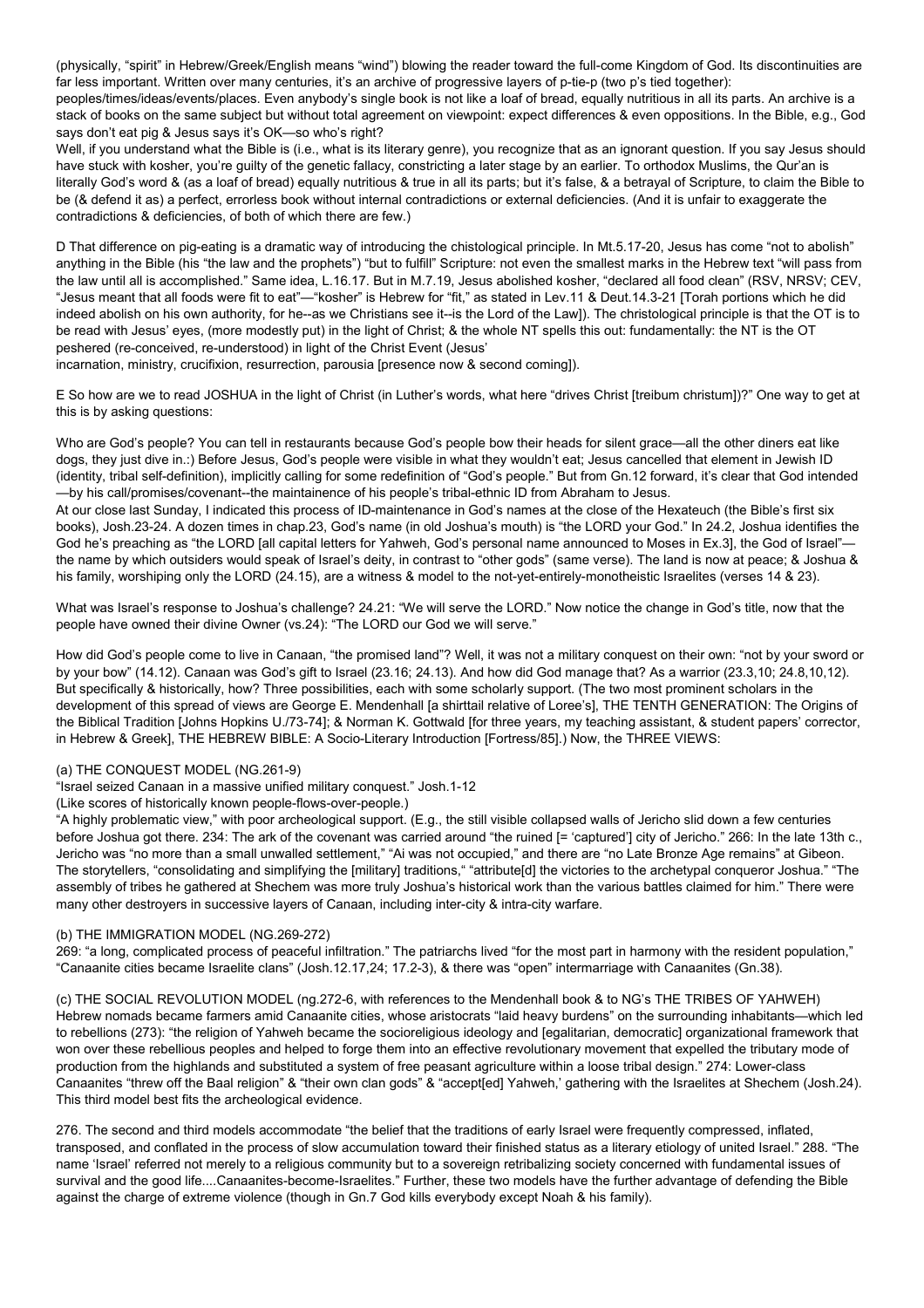How are we to understand God's speeches in Joshua? (1) They are true in that they show the LORD is in charge of history (as well as nature). (2) They are true in that God did indeed see Israel through to surviving & thriving, as he had promised Abraham. (3) They fit the action, interacting conversationally with God's chosen people. (4) Some of them are genocidal commands (e.g., 10.40) which cannot pass the christological test: Jesus, who said yes to pig-eating after God (in the OT) had said no, would certainly say no to genocide even though God (in the OT) said yes (i.e., is said to have said yes).

Now, brothers & sisters, you've just been through a short course in "biblical hermeneutics," using Joshua (which we've just finished studying these Sundays) as the text.

**POSTED BY: WILLIS E. ELLIOTT, PANELIST | SEPTEMBER 12, 2007 1:23 PM [REPORT OFFENSIVE COMMENT](mailto:blogs@washingtonpost.com?subject=On%20Faith%20Panelists%20Blog%20%20%7C%20%20Willis%20E.%20Elliott,%20panelist%20%20%7C%20%20The%20Tipping%20Point%20to%20Peace%20%20%7C%20%201375735&body=%0D%0D%0D%0D%0D================%0D?__mode=view%26_type=comment%26id=1375735%26blog_id=618)**

Dr. Elliott,

I'm sorry you can't join us in Vermont - we'd love to see you here in person.

I realize I'm just a kid in age compared with you, and certainly not at all learned or even that familiar with the the Judaic-Christian scriptures, but I still like to throw my two cents into the religious discussion pot.

As a lawyer, I'd invoke the "plain meaning rule" of statutory construction when reading the quoted passages from Deuteronomy. When the text says "destroy them and their religious symbols", I just follow the literal words and don't see any other way to reasonably interpret them.

Be that as it may, if religious people want to soften the words' plain meaning, that's fine with me.

By the way, I consider myself to not be an atheist. I've never denied the possibility that a being exists who could reasonably be called "God".

I call myself an "agnostic Buddhist sympathizer". I think that Buddhist ethics are the best ever devised, particularly because they treat animals and humans as having the same inner nature and being equally deserving of compassionate treatment.

I stand in awe of the Buddhist psychology of the human mind, devised over two thousand years ago. It is still valid and useful, though not, of course, the same thing as modern psychobiology,

which may actually be less useful to an individual seeking to understand his mental functioning than the Buddhist theory.

Beyond those beliefs, I am agnostic as to traditional Buddhist teachings, such as the Bardo, reincarnation, karma, the seven planes of existence, enlightenment, and so on. I think that such things may exist but I don't positively believe in them.

Of course there are, and have been, horrible, violent Buddhists and Buddhist regimes. But, unlike the case of violent Abrahamic individuals and regimes, I doubt that a Buddhist scripture can be found that incites or justifies the violence. At least I've never seen one.

I admire your activities and wish you the best.

**POSTED BY: NORRIE HOYT | SEPTEMBER 12, 2007 9:14 AM [REPORT OFFENSIVE COMMENT](mailto:blogs@washingtonpost.com?subject=On%20Faith%20Panelists%20Blog%20%20%7C%20%20Norrie%20Hoyt%20%20%7C%20%20The%20Tipping%20Point%20to%20Peace%20%20%7C%20%201354932&body=%0D%0D%0D%0D%0D================%0D?__mode=view%26_type=comment%26id=1354932%26blog_id=618)**

As always, thanks to all who try to improve my understanding & behavior. A few comments on some of your comments:

PAGANPLACE: You are so right that "Words can be much like a sword." Words can lead to physical violence but can themselves be metaphorical violence ("violent metaphors" being the instance you mention). And I thank you for your phrase (new to me), violent language as "deniable violence." Something to think more about.

Here are a few things I'd like YOU to think about:

(1) The word "violence" is itself a weapon, I weapon unfairly used against me. I may be accused of "violent" language when my language could more accurately be called engaging, combative, sometimes even pugnacious. But violence aims to destroy: I aim to stir up, stimulate to thinking & rethinking. (2) "Consider the source" is a wise word to all hearers/readers. When you read me, you're reading someone who for decades had offices on Manhattan & participated in the rough & tumble of life on the world's most feisty island. From such a person you should expect more coloful & emotionally powerful writing. But I thank you for (implicitly) reminding me that not all "On Faith" readers are as tough as New Yorkers! (3) Yes, the 9/11ers & I believe religion is "some kind of war." But--& here I differ radically from them--religion-wars need not be "violent" (in the physical, nonmetaphorical sense) SWORD-wars; they can be logomachies (WORD-wars). My column today should convince anybody that I am, in religion, not only nonviolent but ANTIviolent. (4) The world makes no progress toward peaceable interreligious-intercultural conversation when participants point to the violence in the histories of one another's religion

(actually cultures, religion being the root of cultures). In addition to violence, all traditions have peaceable stories we could & should learn from one another & feed on: peace is food, violence is poison. (5) Some of you Pagans play the game of "Less Violent Than Thou." What you have to say for what you believe is in the competitive marketplace of ideas, & "war" (in the metaphorical sense) is the strongest term for perceiving what is--and always has been--going on among religions. Between Christianity & Paganism, the mythological way to put it (though you object!) is that God & the Goddess (in the metaphorical sense) hate each other to such an extent that they even deny each other's existence. (6) I admit it: Since I speak/write on three levels--the literal-physical, the metaphorical, & the mythological--I'm not easy to read, & am easy to disagree with (may I say, violently?).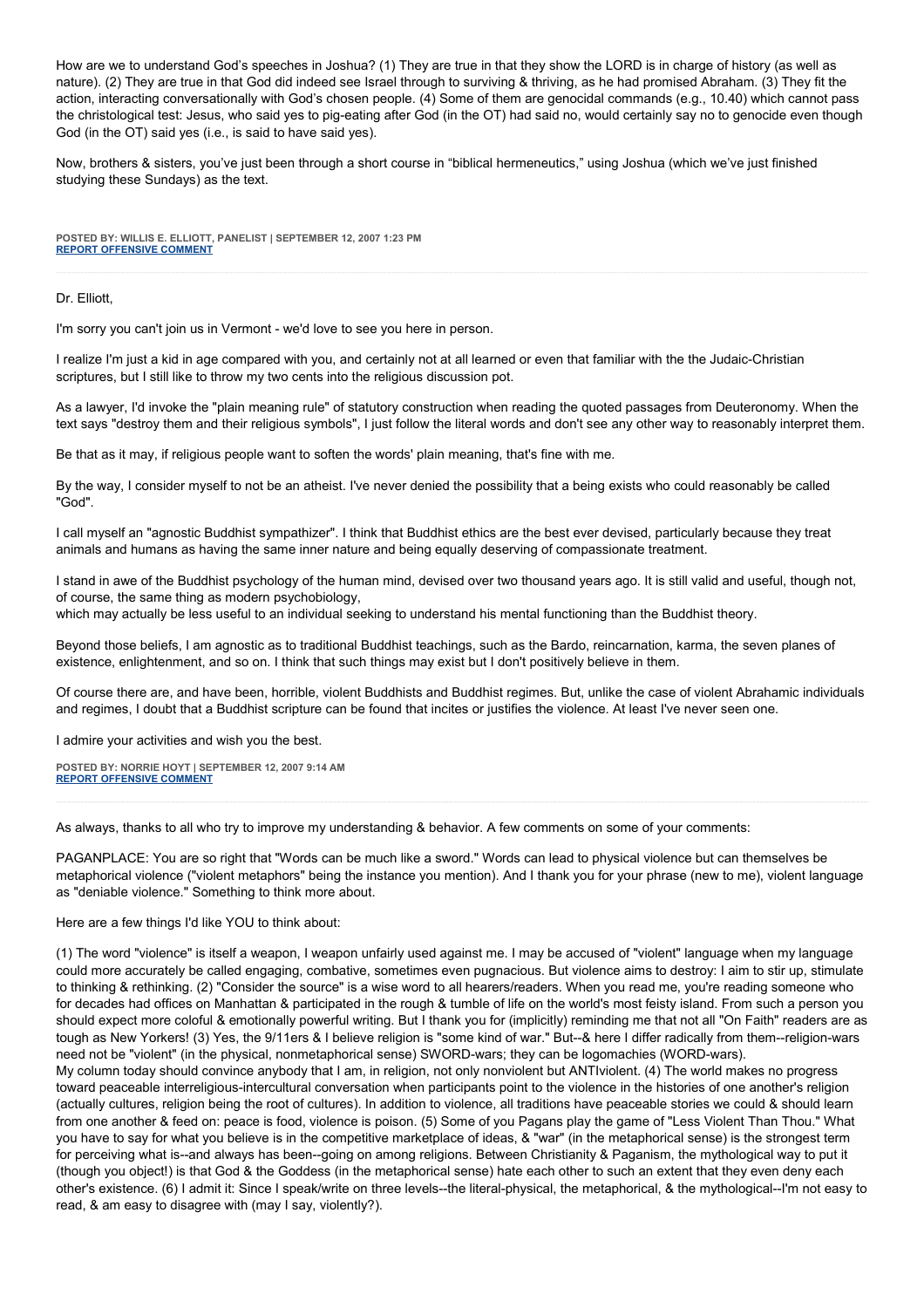MR. MARK: Jesus' saw his life-work as non-violent witness to God's loving-forgiving care for humanity, & he resisted his disciples occasional urges to violence: "Put up your sword," he said.

Yes, he once used violence in the prophetic-symbolic mode, but it was not to achieve any advantage for his movement: indeed, he knew very well that it would be disadvantageous. As for "a hell of eternal suffering," you are incorrect that "it was not in the Bible before Jesus floated the idea." The idea is in the literary genre called "apocalyptic," & it had been around for several centuries before Jesus used it. It's highly poetic, not to be understood literally. Apocalyptic paints only in primary colors & revels in hyperbole. It's really true that our fundamental life-decisions have unending ("everlasting," "eternal") consequences, & apocalyptic projects these onto a post-mortem screen (for example, Daniel 12:2). As for Revelation, the apocalypse with which the Bible closes, we Christians believe that (1) its message is true, that Jesus Christ is Lord not just of the church but--as the future will reveal--of the future, & that (2) as apocalyptic, Revelation cannot be read literally (though it so often is, as though its intention were to "reveal" the details of the future). Finally, you are correct in stating the historical fact that sometimes successful terrorists "become statesmen." (When it happens, historians change "terrorists" into "freedom fighters," what they called themselves before they became successful.)

NORRIE HOYT: (How I'd love to be able to accept your invitation to dinner! But my 90th birthday is coming up, & I live more than 1,700 miles from you. Now to your comment:) Before a lecture (a few days from now) on how to read God's alleged violence in the Bible, I will read to the audience your latest post to me: it's such a clear example, from an honorable 76-year-old atheist lawyer, of a literal reading of Judaism's origin stories. Learned Jews do not so read them, & we Christians read the Hebrew Scriptures (which we call the "Old Testament") through Jesus' eyes (& the extension thereof, the "New Testament"). As for my 9/11-anniversary column (on which you're commenting), you see its nonviolence as more Buddhist than Christian. I could respond by telling you about Buddhist violence! But it is more Christian of me merely to point to the nonviolent spirit of JESUS as the sphere within which my column proposes conversation with violent religionists.

**POSTED BY: WILLIS E. ELLIOTT, PANELIST | SEPTEMBER 12, 2007 1:03 AM [REPORT OFFENSIVE COMMENT](mailto:blogs@washingtonpost.com?subject=On%20Faith%20Panelists%20Blog%20%20%7C%20%20Willis%20E.%20Elliott,%20panelist%20%20%7C%20%20The%20Tipping%20Point%20to%20Peace%20%20%7C%20%201354081&body=%0D%0D%0D%0D%0D================%0D?__mode=view%26_type=comment%26id=1354081%26blog_id=618)**

I mean, I think \*his\* bumpersticker is:

"No Jesus, No Peace."

You can't make peace with threats like that.

**POSTED BY: PAGANPLACE | SEPTEMBER 11, 2007 11:06 PM [REPORT OFFENSIVE COMMENT](mailto:blogs@washingtonpost.com?subject=On%20Faith%20Panelists%20Blog%20%20%7C%20%20Paganplace%20%20%7C%20%20The%20Tipping%20Point%20to%20Peace%20%20%7C%20%201353862&body=%0D%0D%0D%0D%0D================%0D?__mode=view%26_type=comment%26id=1353862%26blog_id=618)**

I think, Norrie, the good Reverend should maybe look at the old Catholic bumpersticker:

If you want peace Then work for Justice.

I'm not so sure he knows how to apply that just yet.

**POSTED BY: PAGANPLACE | SEPTEMBER 11, 2007 11:03 PM [REPORT OFFENSIVE COMMENT](mailto:blogs@washingtonpost.com?subject=On%20Faith%20Panelists%20Blog%20%20%7C%20%20Paganplace%20%20%7C%20%20The%20Tipping%20Point%20to%20Peace%20%20%7C%20%201353857&body=%0D%0D%0D%0D%0D================%0D?__mode=view%26_type=comment%26id=1353857%26blog_id=618)**

# R.T.STALLGISS:

Right you are, & thanks! Soon after your reading, the editor (at my complaint) added my (underlined!) word "peace."

**POSTED BY: WILLIS E. ELLIOTT, PANELIST | SEPTEMBER 11, 2007 9:15 PM [REPORT OFFENSIVE COMMENT](mailto:blogs@washingtonpost.com?subject=On%20Faith%20Panelists%20Blog%20%20%7C%20%20Willis%20E.%20Elliott,%20panelist%20%20%7C%20%20The%20Tipping%20Point%20to%20Peace%20%20%7C%20%201353650&body=%0D%0D%0D%0D%0D================%0D?__mode=view%26_type=comment%26id=1353650%26blog_id=618)**

### Dr. Elliott writes:

"The Bible and the Qur'an preach persuasion for the advance of religion, and condemn violence as a means of promoting one's religion or demoting the religion of another. In religion, violence is not power; it is the unwitting admission of rhetorical weakness."

And yet Yahweh demanded of the Hebrews that when they entered the lands of their neighbors they must:

"... defeat them, then utterly destroy them, make no covenant with them, and show no favor to them."

And also:

"you shall tear down their altars, and smash their sacred pillars, and hew down their Asherim, and burn their graven images with fire."

From Deuteronomy 7:1-5.

Dr. Elliott: Do you still stand by what you wrote?

If you want a belief system or religion that agrees with what you wrote, perhaps you should consider Buddhism.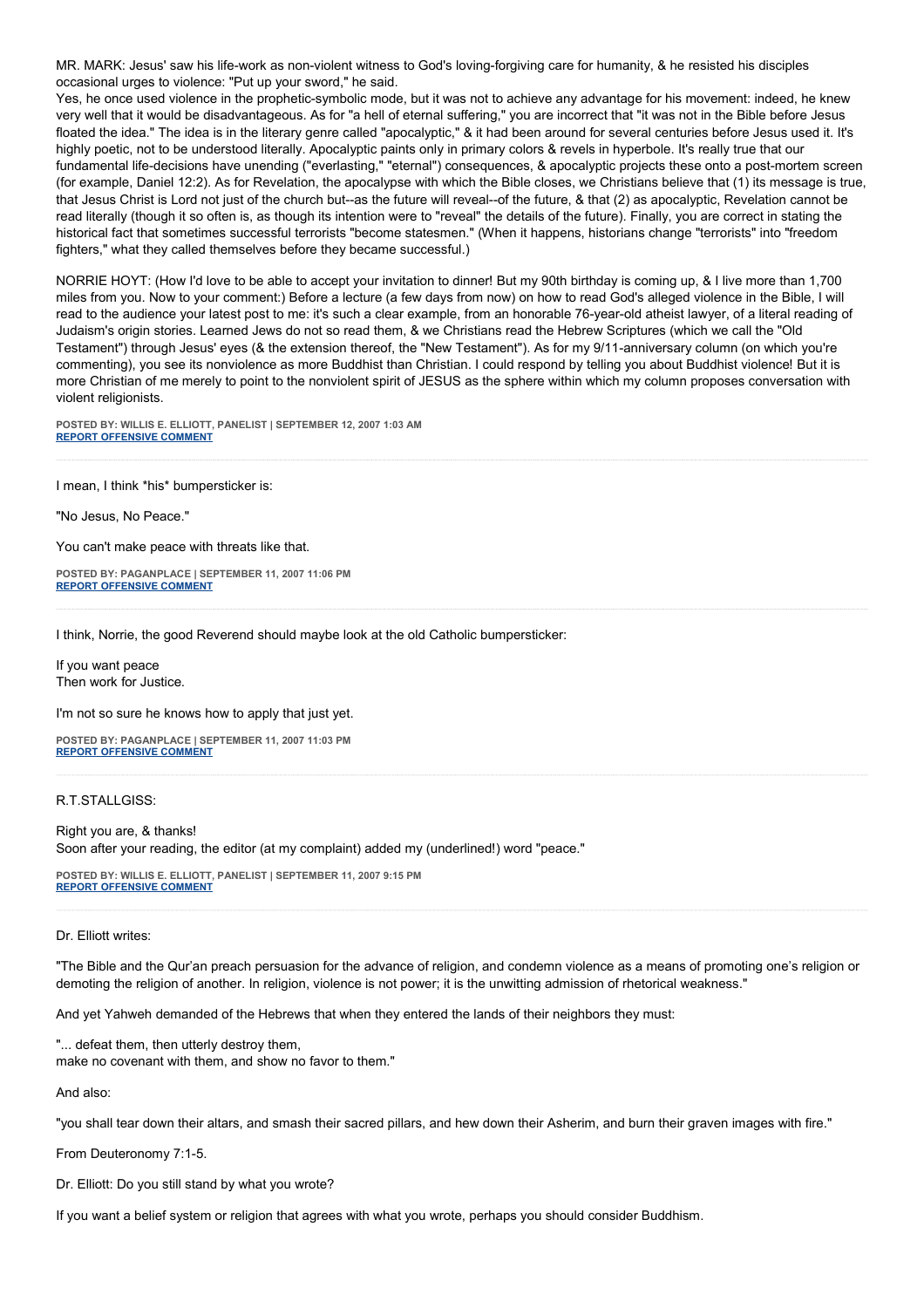#### Regards.

**POSTED BY: NORRIE HOYT | SEPTEMBER 11, 2007 6:05 PM [REPORT OFFENSIVE COMMENT](mailto:blogs@washingtonpost.com?subject=On%20Faith%20Panelists%20Blog%20%20%7C%20%20Norrie%20Hoyt%20%20%7C%20%20The%20Tipping%20Point%20to%20Peace%20%20%7C%20%201353238&body=%0D%0D%0D%0D%0D================%0D?__mode=view%26_type=comment%26id=1353238%26blog_id=618)**

I mean, don't you get it, Reverend?

The people who did this thing thought religion was some kind of war.

As you do.

Don't you F'n get it?

**POSTED BY: PAGANPLACE | SEPTEMBER 11, 2007 5:08 PM [REPORT OFFENSIVE COMMENT](mailto:blogs@washingtonpost.com?subject=On%20Faith%20Panelists%20Blog%20%20%7C%20%20Paganplace%20%20%7C%20%20The%20Tipping%20Point%20to%20Peace%20%20%7C%20%201353085&body=%0D%0D%0D%0D%0D================%0D?__mode=view%26_type=comment%26id=1353085%26blog_id=618)**

I think, Mr. Mark, the Reverend resorts to violent metaphors like 'sword' and 'minefield' ...because he cannot see the effects of what he says and does as those subject to the repercussions do.

Safely-insulated from how that's expressed, maybe he is, but isn't that a problem.

The people who speak so rarely have to hold someone's thumb on after someone knifed them, ...or clean up the blood.

Christians say: "What you do to the least of these, you do to me,"

And Muslims say, "If you hurt one innocent, it's as if you have killed the world."

Pagans hear, 'B\*\*\*h was asking for it' and, 'They needed killin'

And we see what you do.

Breathe the concrete dust of your righteousness, even.

Wake up.

**POSTED BY: PAGANPLACE | SEPTEMBER 11, 2007 5:02 PM [REPORT OFFENSIVE COMMENT](mailto:blogs@washingtonpost.com?subject=On%20Faith%20Panelists%20Blog%20%20%7C%20%20Paganplace%20%20%7C%20%20The%20Tipping%20Point%20to%20Peace%20%20%7C%20%201353069&body=%0D%0D%0D%0D%0D================%0D?__mode=view%26_type=comment%26id=1353069%26blog_id=618)**

Finally, a column by Rev Willis that I could actually read. Who woulda thunk it?

The good Rev says that, "Jesus chose to suffer violence rather than to become violent." Was there no violence in his turning over the tables of the money changers in the temple whilst putting his fellow human beings to the whip? Try that in a Wal\*Mart and let's see how the law views the act.

More violence from gentle Jesus, meek & mild: bringing a sword, dividing families, the idea of a hell of eternal suffering (not in the Bible before Jesus floated the idea) and the slaughter of millions in Revelations for "his glory." Nice.

Rev Willis also writes: "While I must participate in the forces resisting your violence, I pray that your confidence in the sword of violence will diminish, and your conviction of the power of the word will increase."

Easy to make such staements when the same sword of violence has already vouchsafed the citadels of one's own religion. Yesterday's terrorists become today's statesmen - the eternal Ponzi scheme works only for those at the top of religion's terrorist pyramid.

I think the world has had enough of religion's peace, for it is the peace of the tomb.

**POSTED BY: MR MARK | SEPTEMBER 11, 2007 3:43 PM [REPORT OFFENSIVE COMMENT](mailto:blogs@washingtonpost.com?subject=On%20Faith%20Panelists%20Blog%20%20%7C%20%20Mr%20Mark%20%20%7C%20%20The%20Tipping%20Point%20to%20Peace%20%20%7C%20%201352868&body=%0D%0D%0D%0D%0D================%0D?__mode=view%26_type=comment%26id=1352868%26blog_id=618)**

The Reverend does say this:

"5. While I must participate in the forces resisting your violence, I pray that your confidence in the sword of violence will diminish, and your conviction of the power of the word will increase. If you can manage that reversal to the tipping point, the potential for peace on earth will be less remote."

I say that when he stops using 'the word' \*as deniable violence,\* he might really get that.